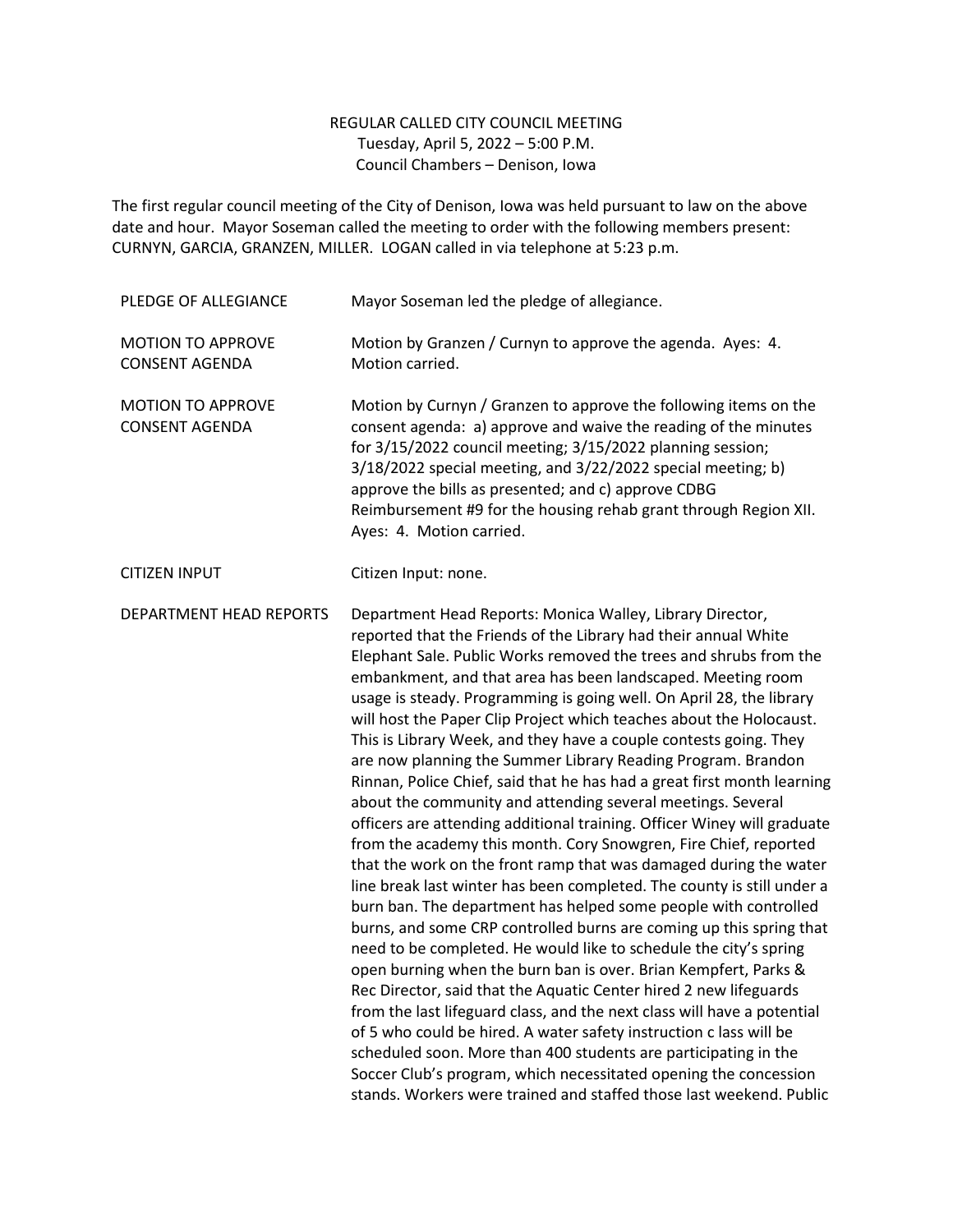| DEPARTMENT HEAD REPORTS<br><b>CONTINUED</b>                                                                                                                          | works heled clear snow to get the lines pained for soccer. He is<br>looking into starting a 3- to 4-year-old t-ball program for children.<br>With the boiler not running, attendance has been down. The boiler<br>can't be repaired, so the city is requesting quotes to fix it. Eric<br>Martens, Public Works Director, said they removed volunteer trees<br>and scrubs at the airport and seeded the lawn on the Avenue C<br>house. They are grinding stumps from the trees removed this winter,<br>and completing some cold patching. They are also working on fixing<br>the holders for the street signs around town. He was notified that if<br>we are in a water ban, public works will be able to use water from<br>Tucker's Pond to water the new trees to prevent losses. They have a<br>plan to start sealing the cracks uptown. |
|----------------------------------------------------------------------------------------------------------------------------------------------------------------------|--------------------------------------------------------------------------------------------------------------------------------------------------------------------------------------------------------------------------------------------------------------------------------------------------------------------------------------------------------------------------------------------------------------------------------------------------------------------------------------------------------------------------------------------------------------------------------------------------------------------------------------------------------------------------------------------------------------------------------------------------------------------------------------------------------------------------------------------|
| <b>MOTION TO APPROVE</b>                                                                                                                                             | Motion by Miller / Garcia to appoint Jeri Hough to the Library Board                                                                                                                                                                                                                                                                                                                                                                                                                                                                                                                                                                                                                                                                                                                                                                       |
| LIBRARY & CHILDCARE BOARD                                                                                                                                            | to replace Terri Skoog; and re-appoint Christy Welch & Eric Martens                                                                                                                                                                                                                                                                                                                                                                                                                                                                                                                                                                                                                                                                                                                                                                        |
| <b>APPOINTMENTS</b>                                                                                                                                                  | to Childcare board. Ayes: 4. Motion carried.                                                                                                                                                                                                                                                                                                                                                                                                                                                                                                                                                                                                                                                                                                                                                                                               |
| <b>MOTION TO AGREE TO</b>                                                                                                                                            | Motion by Granzen / Curnyn to agree to the business terms set forth                                                                                                                                                                                                                                                                                                                                                                                                                                                                                                                                                                                                                                                                                                                                                                        |
| <b>BUSINESS TERMS WITH JIM</b>                                                                                                                                       | in the development agreement with Jim Johnson with Healthy                                                                                                                                                                                                                                                                                                                                                                                                                                                                                                                                                                                                                                                                                                                                                                                 |
| JOHNSON TO ALLOW FORMAL                                                                                                                                              | Efficient Homes, and allow the formal process for the urban renewal                                                                                                                                                                                                                                                                                                                                                                                                                                                                                                                                                                                                                                                                                                                                                                        |
| PROCESS TO MOVE FORWARD                                                                                                                                              | plan to move forward. Ayes: 5. Motion carried.                                                                                                                                                                                                                                                                                                                                                                                                                                                                                                                                                                                                                                                                                                                                                                                             |
| <b>DISCUSSION TABLED RE:</b><br>DEVELOPMENT AGREEMENT<br>WITH STEVE GILBERT. NO<br><b>ACTION TAKEN.</b>                                                              | Discussion of a development agreement with Steve Gilbert of<br>Hometown Housing was tabled until we receive more information.<br>Miller said that he believed the city had completed a final plat of this<br>area in 2019. The Planning and Zoning Commission needs to discuss<br>at this project as well. No action was taken.                                                                                                                                                                                                                                                                                                                                                                                                                                                                                                            |
| MOTION TO APPROVE PERMIT                                                                                                                                             | Motion by Miller / Granzen to waive all fees and approve Temporary                                                                                                                                                                                                                                                                                                                                                                                                                                                                                                                                                                                                                                                                                                                                                                         |
| FOR RED, WHITE & BOOM                                                                                                                                                | Special Event Permit for Red, White & Boom. Ayes: 5. Motion                                                                                                                                                                                                                                                                                                                                                                                                                                                                                                                                                                                                                                                                                                                                                                                |
| AND WAIVE ALL FEES                                                                                                                                                   | carried.                                                                                                                                                                                                                                                                                                                                                                                                                                                                                                                                                                                                                                                                                                                                                                                                                                   |
| <b>MOTION TO APPROVE</b><br>SPENDING FROM OMAHA<br><b>COMMUNITY FOUNDATION</b><br>FOR PARKS AND REC                                                                  | Motion by Granzen / Miller to approve spending \$1,000.00 from<br>Omaha Community Foundation for community development<br>projects in the Parks & Rec department. Ayes: 5. Motion carried.                                                                                                                                                                                                                                                                                                                                                                                                                                                                                                                                                                                                                                                 |
| <b>MOTION TO APPROVE</b><br>RESOLUTION 2022-17<br>SETTING A PUBLIC HEARING<br>RE: THE STATUS OF FUNDED<br><b>ACTIVIES FOR THE CDBG</b><br><b>HOUSING REHAB GRANT</b> | Motion by Miller / Granzen to approve Resolution 2022-17 setting a<br>public hearing for April 19, 2022, on the Status of Funded Activities<br>for the CDBG Housing rehab grant through Region XII. Ayes: 5.<br>Motion carried.                                                                                                                                                                                                                                                                                                                                                                                                                                                                                                                                                                                                            |
| <b>MOTION TO APPROVE</b>                                                                                                                                             | Motion by Miller / Curnyn to approve Resolution 2022-18 approving                                                                                                                                                                                                                                                                                                                                                                                                                                                                                                                                                                                                                                                                                                                                                                          |
| RESOLUTION 2022-18                                                                                                                                                   | designation of SLFRF Funds (State and Local Fiscal Recovery Funds                                                                                                                                                                                                                                                                                                                                                                                                                                                                                                                                                                                                                                                                                                                                                                          |
| APPROVING DESIGNATION OF                                                                                                                                             | under the American Rescue Plan Act) to be used for general                                                                                                                                                                                                                                                                                                                                                                                                                                                                                                                                                                                                                                                                                                                                                                                 |
| <b>SLFRF Funds</b>                                                                                                                                                   | government expenses. Ayes: 5. Motion carried.                                                                                                                                                                                                                                                                                                                                                                                                                                                                                                                                                                                                                                                                                                                                                                                              |